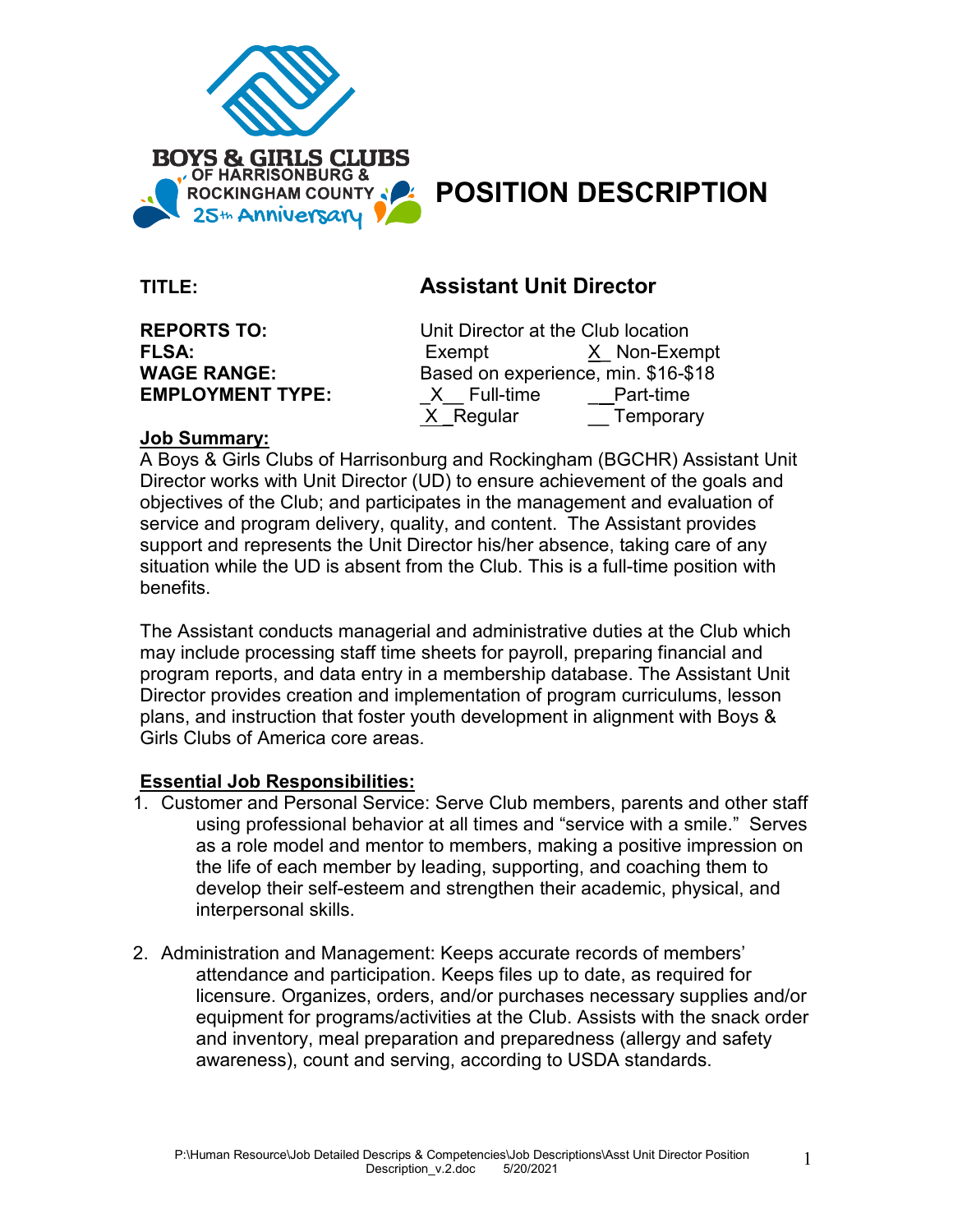- 3. Communication: Must be able to use clear concise words, grammar and tools to properly communicate services to our families, staff, volunteers and the public. Fluency in a language other than English, particularly Spanish, is encouraged but not required. Communicates effectively with parents, concerning activities/programs, schedule changes, participant's behavior and needs, member's progress, etc.; informs and encourages members, parents and volunteers to actively participate in Club events.
- 4. Education and Training: Creates, plans, implements, and assists with evaluation of programs aimed at school-age youth that are enriching, creative, well-balanced, comprehensive, developmentally appropriate and fun. Provides assistance and leadership for implementation of program curriculums, lesson plans, and instruction that foster youth development in alignment with Boys & Girls Clubs core areas, and ensures programs run smoothly
- 5. Club Safety and Security: Reinforces a program setting that insures the health and safety of Club members by observing necessary precautions and following all BGCHR rules and policies and licensing standards. Insures areas are cleaned and sanitized after use, and inspects assigned facilities/equipment for repairs and maintenance and files reports with the Unit Director.
- 6. Personnel and Human Resources: Promotes Club membership and assists in the registration and enrollment of new members and their Club orientation. Fills in for any program staff position at the Club, and may be asked to substitute at other Units/Clubs when necessary. Supervises staff, volunteers, and others, as assigned; monitors, guides, and supports staff compliance; as required by the Unit Program Director.

#### Additional Responsibilities**:**

- 1. May assist with special programs and/or events (i.e. Torch Club, Keystone, Youth of the Year and Awards Programs, field trips), and participates in the implementation of other Club activities as necessary.
- 2. May handle billing, deposits and/or banking transactions as needed.

# **Demonstrated Skills are needed in:**

- Customer and Personal Service: demonstration of providing services with professionalism, patience, kindness and respect. Experience in developing, organizing, implementing, and/or leading quality, creative, and appropriate after-school and summer educational programs for youth, ages 5-18.
- Computer software: Experience using databases, email, Microsoft suite including word documents and spreadsheets. Social media application experience and Facebook a plus.